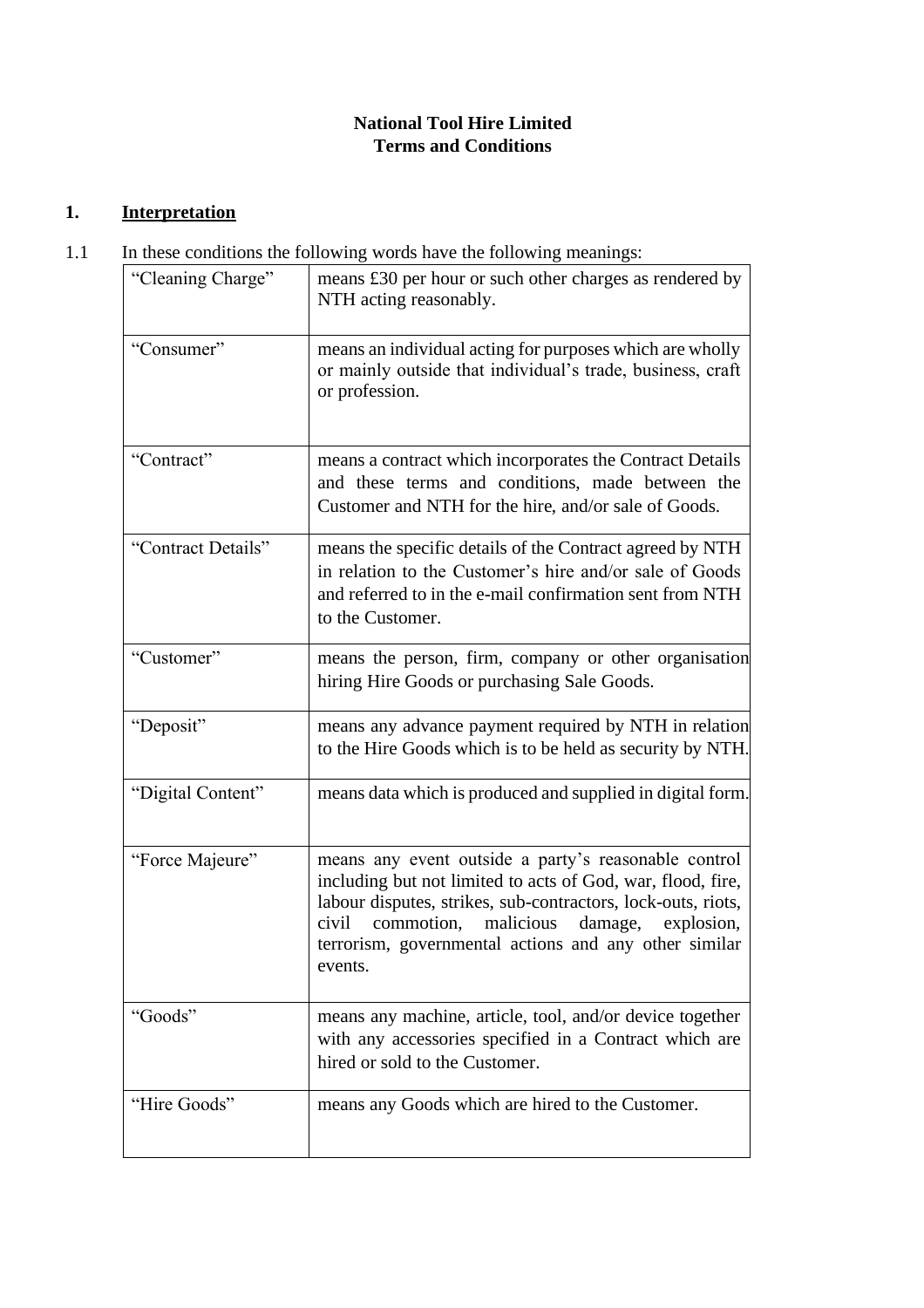| "Hire Period" | means the period commencing when the Customer holds<br>the Hire Goods on hire (including Saturdays Sundays and                                                                                                                                               | automatically<br>terminated.                                                                         |
|---------------|--------------------------------------------------------------------------------------------------------------------------------------------------------------------------------------------------------------------------------------------------------------|------------------------------------------------------------------------------------------------------|
|               | Bank Holidays) and ending upon the happening of any of<br>the following events:<br>(i) the physical return of the Hire Goods by the Customer<br>into NTH's possession; or (ii) the physical repossession the Consumer<br>or collection of Hire Goods by NTH. | Accordingly,<br>the hire of any<br>Hire Goods is<br>not covered by<br>Credit<br>Act<br>1974. In such |
| "Liability"   | means liability for any and all damages, claims,<br>proceedings, actions, awards, expenses, costs and any<br>other losses and/or liabilities.                                                                                                                |                                                                                                      |
| "NTH"         | means National Tool Hire Limited whose registered<br>office is at Langtons, 11 <sup>th</sup> Floor, The Plaza, Old Hall<br>Street, Liverpool, L3 9QJ.                                                                                                        |                                                                                                      |
| "Rental"      | means NTH's charging rate for the hire of the Hire Goods<br>which is current from time to time during the Hire Period<br>and as set out in the Contract Details.                                                                                             |                                                                                                      |
| "Sale Goods"  | means any Goods which are sold to the Customer.                                                                                                                                                                                                              |                                                                                                      |
| "Services"    | means the services and/or work (if any) to be performed<br>by NTH for the Customer in conjunction with the hire or<br>sale of Goods including any delivery and/or collection<br>service in respect of the Goods.                                             |                                                                                                      |

## **2. Basis of Contract**

- 2.1 Goods are hired or sold subject to them being available for hire or sale to the Customer at the time required by the Customer. NTH will not be liable for any loss suffered by the Customer as a result of the Goods being unavailable for hire or sale.
- 2.2 Where hire of the Hire Goods is to a Customer who is an individual, unincorporated entity or a two (2) or three (3) partner business, and the hire would be covered by the Consumer Credit Act 1974, the duration of the Hire Period shall not exceed 3 months, after which time the Contract shall be deemed to have

circumstances, the Customer shall return the Hire Goods to NTH on the final day of the 3 month Hire Period. If the Customer fails to do this then it shall be liable for any financial loss which this causes NTH.

2.3 Nothing in this Contract shall exclude or limit any statutory rights of the Customer which may not be excluded or limited due to the Customer acting as a Consumer. **Where the Customer is acting as a Consumer if any provision which is marked with an asterisk (\*) is determined by the Courts under applicable legislation to have no** 

> **force or effect and/or is determined unenforceable in whole or in part the Contract shall be deemed not to include such provisions but this shall not effect**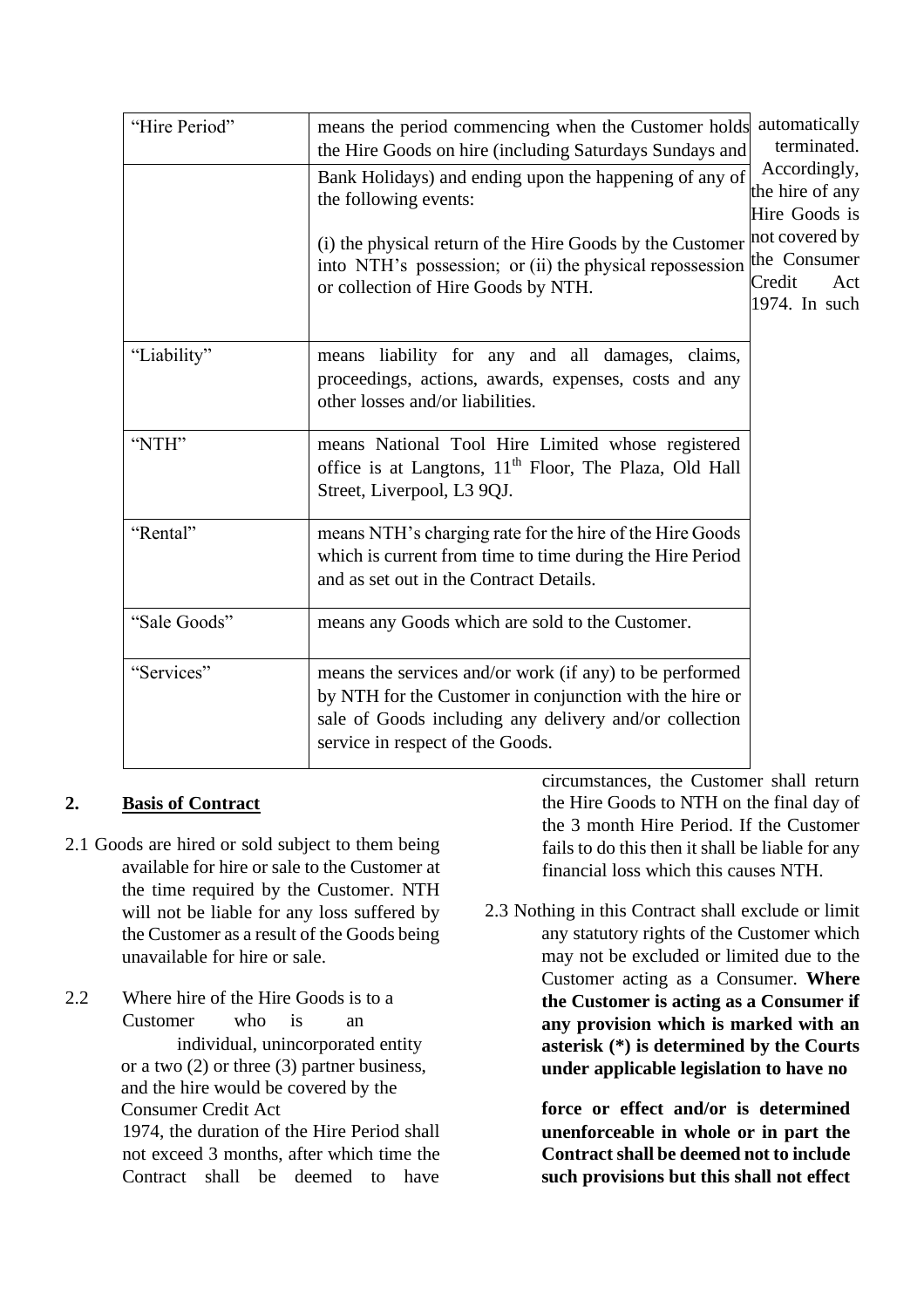**the enforceability of the remainder of the Contract**. For further information about your statutory rights contact your local authority Trading Standards Department or Citizens Advice Bureau or if based in the Republic of Ireland your local office of the Director of Consumer Affairs or Citizens Information Centre or a solicitor.

### **3. Faulty Goods and/or Services**

- **3.1 Where the Customer deals as a Consumer, NTH is under a legal duty to supply Goods, and Services that are in conformity with the contract between the parties. In such circumstances, the Customer has legal rights in relation to Goods that are, for example, faulty or not as described and in relation to Services that are, for example, not carried out with reasonable skill and care, or if the materials used to carry out the Services are faulty or not as described.**
- **3.2 Advice about Customers' legal rights where they deal as a Consumer is available from their local Citizens' Advice Bureau, Trading Standards office or a solicitor. Nothing in these conditions will adversely affect these legal rights.**

### **4. Payment**

- 4.1 The amount of any Deposit, Rental, charges for Sale Goods and/or charges for any Services and/or any sums payable shall be as set out in the Contract Details or if not included in the Contract Details then as shown in NTH's current price list from time to time and must be paid in advance of the Customer hiring the Hire Goods at the time and in the manner agreed.
- 4.2 At the time of booking we will authorise the total booking charges (equipment hire rate,

delivery/collection charges, fuel, damage waiver, consumables, VAT and any additional charges or deposits) for the duration of your hire against your credit/debit card.  We may also choose to accept a deposit in place of payment card authorisation by another valid form of payment, including bank transfer. During and after your hire period we will calculate any additional charges to your hire.  The cost of those additional charges (additional hire period,

failed collection/delivery charges, additional consumables, damage, loss or theft) will be requested automatically with a further authorisation and if such authorisation is not available, we may request another method of settlement. All outstanding charges must be paid for in full at the end of the hire period.

- 4.3 NTH's prices are, unless otherwise stated, exclusive of any applicable VAT for which the Customer shall additionally be liable.
- 4.4 Payment by the Customer on time under the Contract is an essential condition of the Contract. Payment shall not be deemed to be made until NTH has received either cash or cleared funds in respect of the full amount outstanding.
- 4.5 **\***If the Customer fails to make any payment in full on the due date NTH may charge the Customer interest (both before and after judgment/decree) on the amount unpaid at the rate implied by law under the Late Payment of Commercial Debts (Interest) Act 1998 (where applicable) or at the rate of 4% above the base rate from time to time of NTH's bank whichever is higher. The Customer shall be liable to pay all costs, fees, disbursements and charges including all legal fees and costs reasonably incurred by National Tool Hire Ltd in the recovery of any unpaid invoice(s).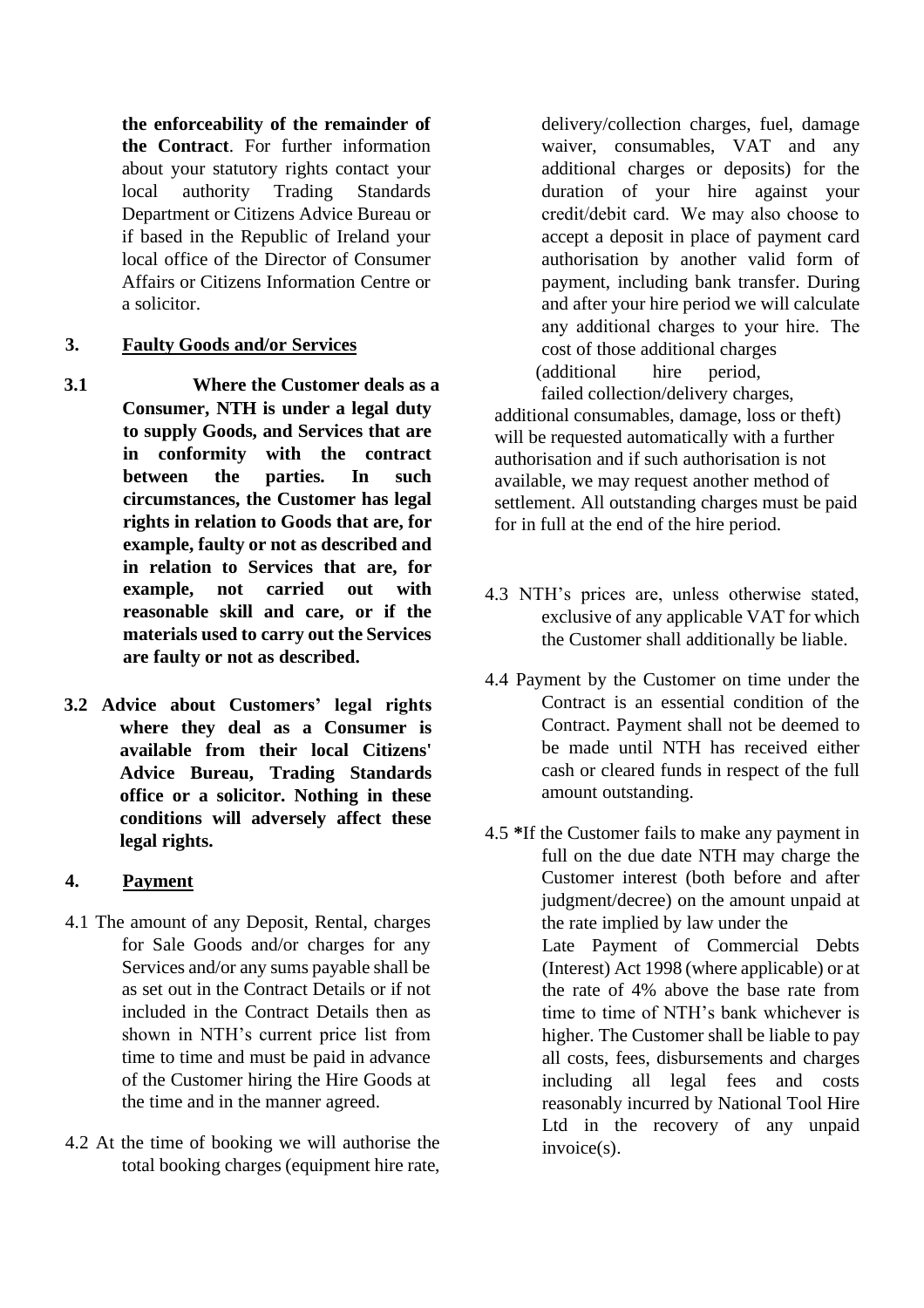- 4.6 **\***The Customer shall pay all sums due to NTH under this Contract without any setoff, deduction, counterclaim and/or any other withholding of monies.
- 4.7 NTH may set a reasonable credit limit for the Customer. NTH reserves the right to terminate or suspend the Contract for hire of the Hire Goods and/or the provision of Services if allowing it to continue would result in the Customer exceeding its credit limit or the credit limit is already exceeded.

4.8 Cancelled orders will incur a cancellation fee which is equal to the full hire cost unless cancellation cover was taken out at the time of booking.

#### **5. Risk, Ownership and Insurance**

- 5.1 Risk in the Goods will pass immediately to the Customer when they leave the physical possession or control of NTH's supplier.
- 5.2 Risk in the Hire Goods will not pass back to NTH from the Customer until the Hire Goods are back in the physical possession of NTH's supplier. This shall apply even if NTH has agreed to cease charging the Rental.
- 5.3 Ownership of the Hire Goods remains at all times with the owner. The Customer has no right, title or interest in the Hire Goods except that they are hired to the Customer. Ownership of any Sale Goods remains with NTH or the owner/supplier until all monies payable to NTH by the Customer for the Sale Goods have been paid in full.
- 5.4 Until ownership in the Sale Goods passes to the Customer, the Customer shall:-
	- 5.4.1 hold the Sale Goods on a fiduciary basis as NTH's bailee

or the owner's bailee, as appropriate in the circumstances;

5.4.2 maintain the Sale Goods in satisfactory condition; and

- 5.4.3 keep the Sale Goods insured against all risks for their full price from the time they leave the physical possession or control of NTH's supplier.
- 5.5 The Customer must not deal with the ownership or any interest in the Hire Goods. This includes but is not limited to selling, assigning, mortgaging, pledging, charging, securing, hiring, withholding, exerting any right to withhold, disposing of and/or lending.
- 5.6 The Customer undertakes and agrees at all times during the terms of the Contract:
	- 5.6.1 to insure and keep insured if so required by NTH, all of the Hire Goods, at its own expense and additional to any Rental, which may at any time be in the Customer's possession, custody or control, with a reputable insurer approved by NTH or an insurer nominated by NTH to its full replacement value against all the risks or damage, theft and/or loss and/or as NTH may specify;
	- 5.6.2 to show NTH on demand the policy document and the most recent receipt for premium;
	- 5.6.3 to perform any obligation required of it under the terms of such insurance;
	- 5.6.4 to do nothing which could invalidate any such insurance;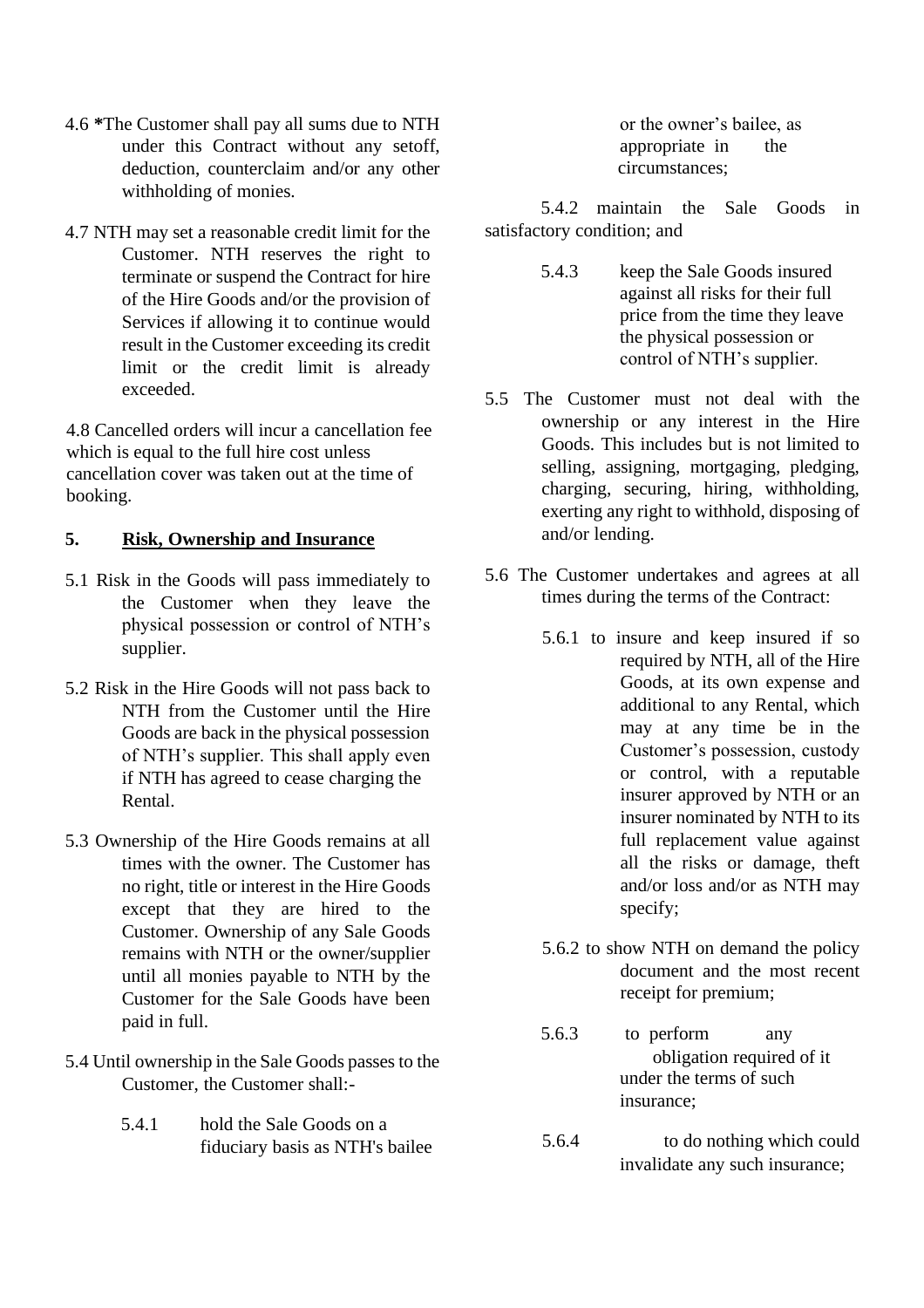5.6.5 to pay to NTH on demand the proceeds of any insurance claim made in respect thereof, holding the same pending such payment on trust for NTH

> and/or the owner of the Hire Goods;

- 5.6.6 to not compromise any claim in respect of the Hire Goods and/or any associated insurance without NTH's prior written consent; and
- 5.6.7 not to use the Hire Goods at any other location other than at the location of delivery or such other location as agreed in writing by NTH.
- 5.7 Where the Customer utilises an insurer nominated by NTH, the Customer shall pay in advance a deposit equal to the insurance policy excess (in addition to any premium paid). Such deposit shall be used by NTH in the event of damage to the Hire

Goods towards the cost of repair/replacement of the Hire Goods. In the event the value of the damage is greater than the deposit then the whole deposit shall be forfeited and a claim shall be made on any existing valid insurance policy.

- 5.8 The Customer will pay to NTH the replacement cost of any Hire Goods which are lost, stolen and/or damaged beyond economic repair during the Hire Period less the amount paid to NTH under any policy of insurance taken out in accordance with these conditions.
- 5.9 If the Hire Goods are returned in a damaged or defective state, except where due to reasonable wear and tear, the Customer

shall be liable to pay to NTH for the cost of any repairs.

- 5.10 NTH may require the Customer to purchase (upon payment of an additional charge) damage waiver for certain Hire Goods at an additional charge to Rental. Separate terms and conditions shall apply to the terms of purchase of such damage waiver available at the time of purchase by the Customer.
- 5.11 If the Hire Goods are returned in damaged, unclean and/or defective state except where due to fair wear and tear and/or an inherent fault in the Hire Goods, the Customer shall be liable to pay NTH for the cost of any repair and/or cleaning required to return the Hire Goods to a condition fit for re-hire and to pay the Rental, in accordance with the provisions of clause 8.3, until such repairs and/or cleaning have been completed.
- 5.12 In respect of any Hire Goods which are lost, stolen or damaged beyond economic repair during the Hire Period the Customer will:-
	- 5.12.1 pay to NTH the new replacement cost for any Hire Goods less than twelve (12) months old from first registration; and/or
	- 5.12.2 reimburse NTH for any loss or costs suffered or incurred by NTH for any Hire Goods more than twelve (12) months old from first registration, less the amount paid to NTH under any policy of insurance and/or Deposit in respect of the Hire Goods.
- 5.13 The Customer shall remain liable to pay the Rental for the Hire Goods up to and including the date it notifies NTH that the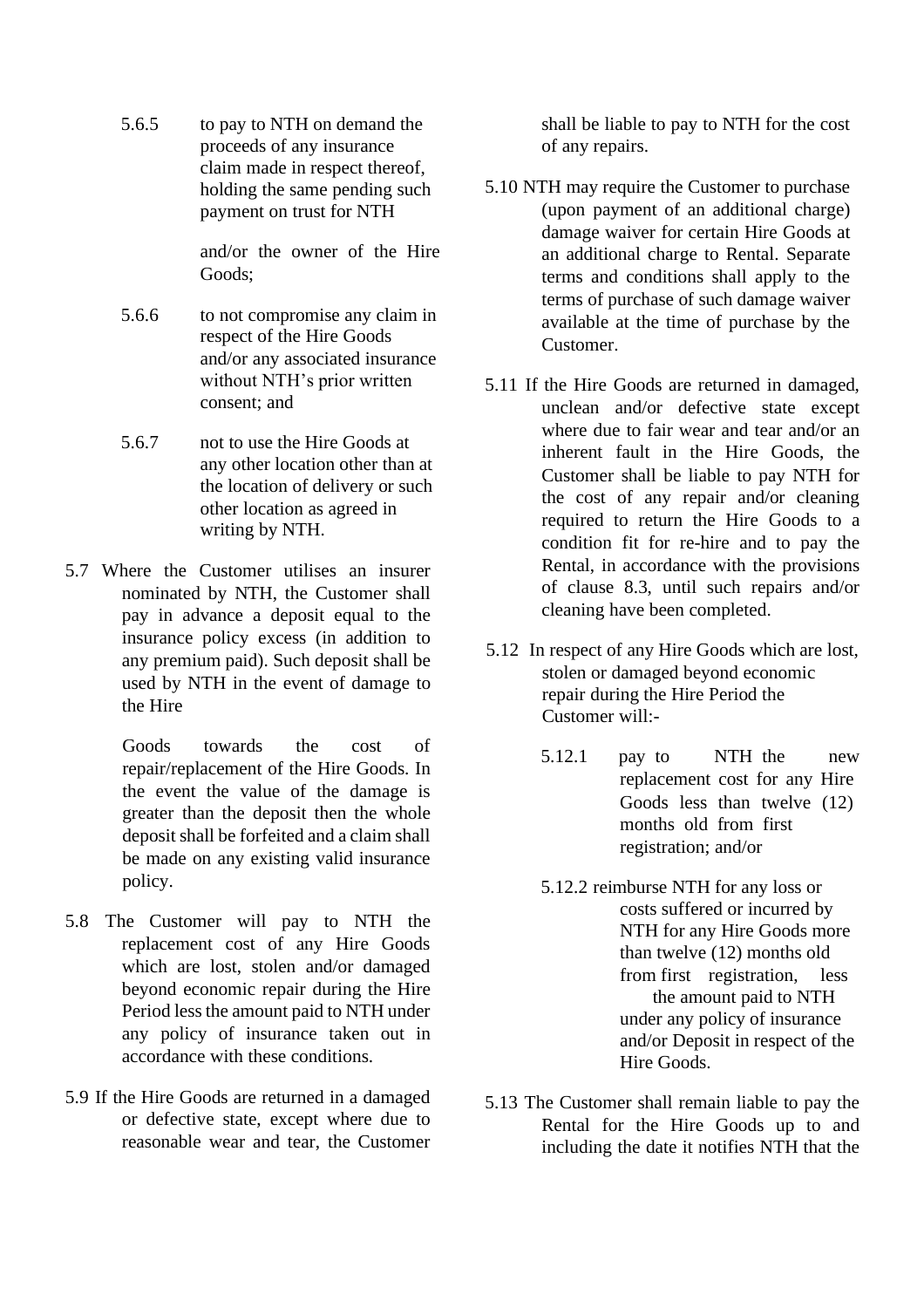Hire Goods have been lost, stolen and/or damaged beyond economic repair.

5.14 In addition to the obligation in clause 5.13 to pay the Rental, from the date the Customer notifies NTH that the Hire Goods have been lost, stolen and/or damaged beyond economic repair until the date the Customer makes a payment to NTH for the replacement of the Hire Goods in accordance with clause 5.12 ("Lost Rental Period " ), the Customer shall pay, as a genuine pre-estimate of lost rental profit, a sum as liquidated damages being equal to two thirds of the Rental that would have applied for such Hire Goods during the Lost Rental Period. NTH shall use its reasonable commercial endeavours to purchase replacements for such Hire Goods as quickly as possible once it has received payment from the Customer under clause 5.12 above.

### **6. Delivery, Collection and Services**

6.1 It is the responsibility of the Customer to collect the Goods, and, in the case of Hire Goods, return them to the place originally collected from or as otherwise directed by NTH at the end of the Hire Period. If NTH agrees to deliver Goods to and/or collect the Hire Goods from the Customer it will

> do so at its standard delivery cost and such delivery and/or collection will form part of the Services. Prior to the Customer being given access to Hire Goods, the Customer must provide proof of identification to the satisfaction of NTH. Should NTH consider satisfactory proof of identification has not been provided by the Customer then NTH may not allow access to the Hire Goods and terminate the Contract with immediate effect and apply a reasonable charge. NTH shall not be liable for any losses sustained by the Customer due to such Contract termination. The Customer shall request details of the proof of identification

required by NTH prior to the expected commencement of the Hire Period.

- 6.2 NTH cannot guarantee that any Hire Period will commence or end at a particular time of day. It is therefore recommended that if a Customer requires Hire Goods to be on site on a particular day by a particular time then the Hire Period should be requested to commence the day before that particular day.
- 6.3 Where NTH have agreed to deliver/collect the Hire Goods and no Customer contact is available at the time of the delivery/collection of the Hire Goods then NTH will attempt to make contact by telephone with the Customer. Should the Customer not arrive within 15 minutes of such attempted contact (regardless of if contact was successful or not) and take delivery of or allow collection of the Hire Goods then, without prejudice to NTH's other rights and remedies, delivery/collection will be postponed, to another time/date as specified by NTH. Without prejudice to clause 6.7 the Customer shall be liable to pay immediately to NTH a failed delivery/collection fee of 150% of the original delivery/collection charge for the first and every subsequent failed delivery or collection. In the event that there is a failed collection attempt by NTH then NTH may extend the Hire Period to include up to and including the date of collection and the Customer shall be liable for payment of the Rental for such extended period in addition to the original Rental.
- 6.4 If NTH agrees to collect the Hire Goods from the Customer at the end of the Hire Period the Customer must give NTH reasonable notice which shall include at least five (5) working days' notice from the end of the Hire Period. The Customer shall remain responsible and liable for any loss, damage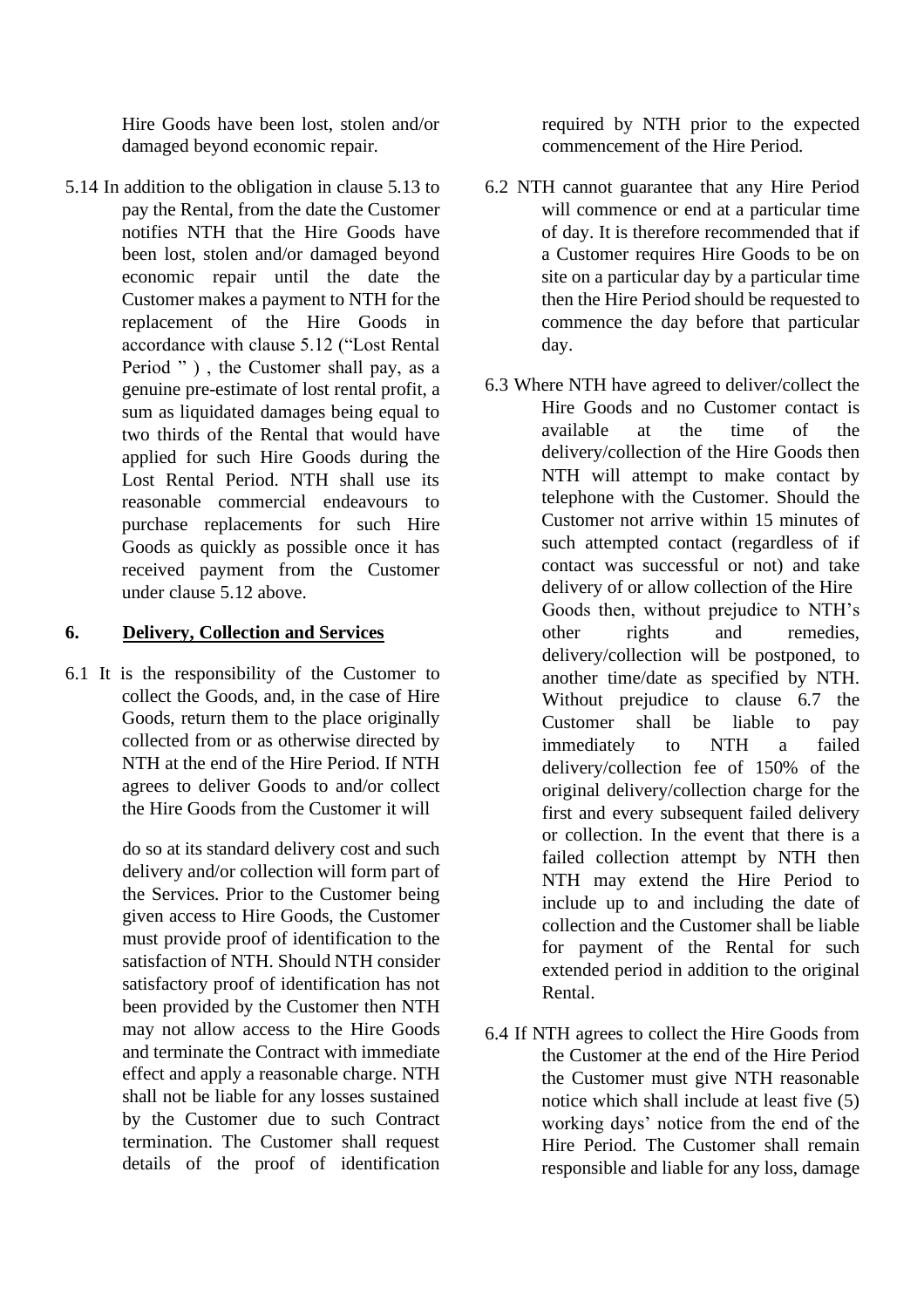or theft to the Hire Goods until the Hire Goods are collected by NTH unless NTH fails to collect the Hire Goods within 5 working days of the Customer notifying NTH that the Hire Goods are ready for collection whereupon NTH shall be liable for any loss, damage or theft thereafter.

- 6.5 Where NTH provides Services, the persons performing the Services are servants of the Customer and once the Customer instructs such person they are under the direction and control of the Customer. The Customer shall be solely responsible for any instruction, guidance and/or advice given by the Customer to any such person and for any damage which occurs as a result of such persons following the Customer's instructions, guidance and/or advice except to the extent that the persons performing the Services are found to be negligent by a court with jurisdiction to make such finding pursuant to clause 15.10.
- 6.6 The Customer will allow and/or procure sufficient access to and from the relevant site and procure sufficient unloading space, facilities, equipment and access to utilities for NTH's employees, sub- contractors and/or agents to allow them to carry out the Services. The Customer will ensure that the site where the Services are to be performed is, where necessary,

cleared and prepared before the Services are due to commence.

6.7 If any Services are delayed, postponed and/or are cancelled due to the Customer failing to comply with its obligations the Customer will be liable to pay NTH's additional standard charges from time to time for such delay, postponement and/or cancellation except where the Customer is acting as a Consumer and the delay is due to a Force Majeure event. **7. Care of Hire Goods** 7.1

The Customer shall:

- 7.1.1 not remove any labels from and/or interfere with the Hire Goods, their working mechanisms or any other parts of them and shall take reasonable care of the Hire Goods and only use them for their proper purpose in a safe and correct manner in accordance with any operating and/or safety instructions provided or supplied to the Customer;
- 7.1.2 notify NTH immediately after any breakdown, loss and/or damage to the Hire Goods;
- 7.1.3 take adequate and proper measures to protect the Hire Goods from theft, damage and/or other risks;
- 7.1.4 notify NTH of any change of its address and upon NTH's request provide details of the location of the Hire Goods;
- 7.1.5 permit NTH at all reasonable times and upon reasonable notice to inspect the Hire Goods including procuring access to any property where the Hire Goods are situated;
- 7.1.6 keep the Hire Goods at all times in its possession and control and not to remove the Hire Goods from the country where the Customer is located and/or the country where NTH is located without the prior written consent of NTH;
- 7.1.7 be responsible for the conduct and cost of any testing, examinations and/or checks in relation to the Hire Goods required by any legislation, best practice and/or operating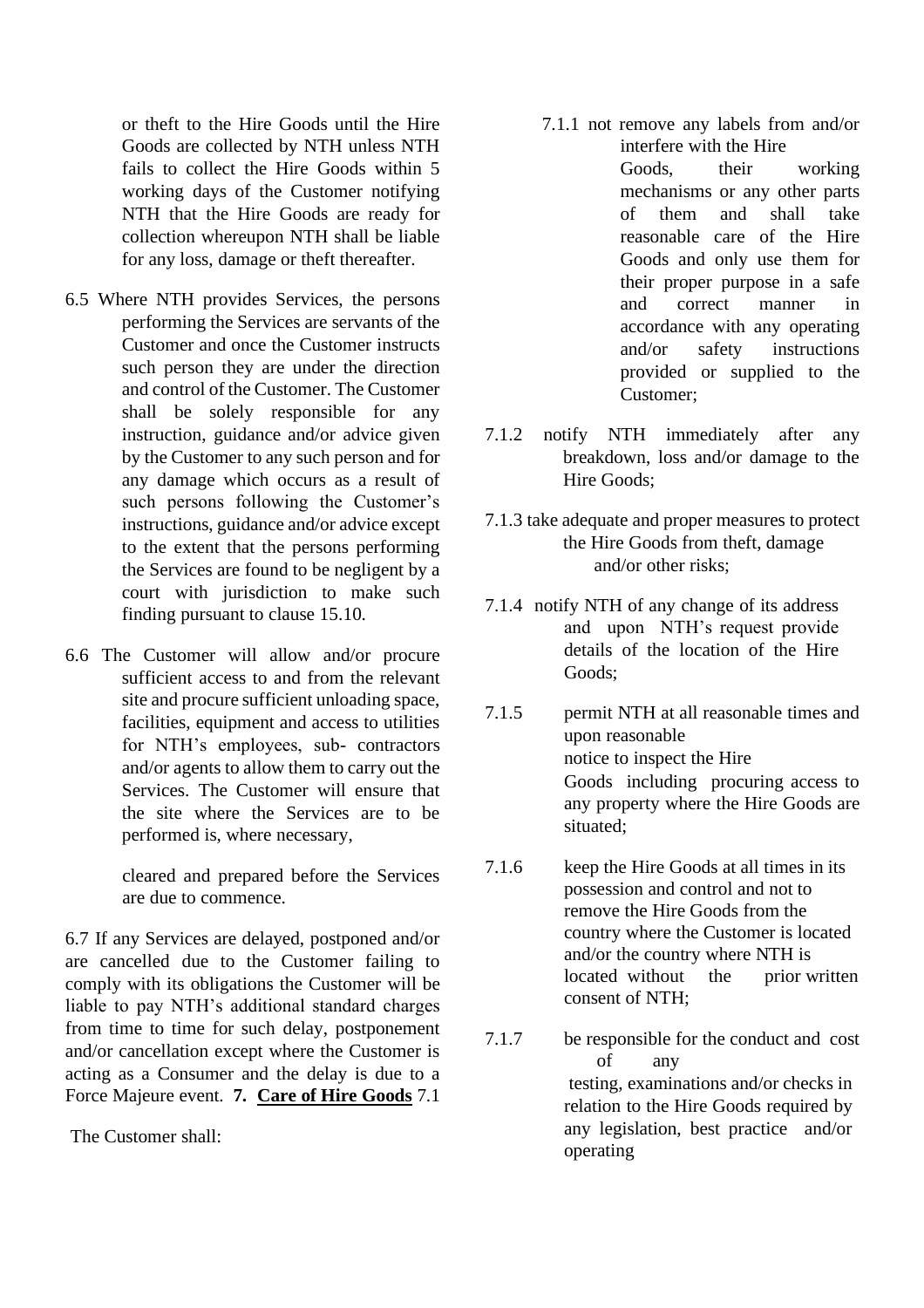instructions except to the extent that NTH has agreed to provide them as part of any Services;

- 7.1.8 not do or omit to do anything which the Customer has been notified will or may be deemed to invalidate any policy of insurance related to the Hire Goods;
- 7.1.9 not continue to use Hire Goods where they have been damaged and will notify NTH immediately if the Hire Goods are involved in an accident resulting in damage to the Hire Goods, other property and/or injury to any person; and
- 7.1.10 where the Hire Goods require fuel, oil and/or electricity ensure that the proper type and/or voltage is used and that, where appropriate, the Hire Goods are properly installed by a qualified and competent person. From 1st April 2022, customers must not use red diesel to fuel hired equipment during a hire period even if they work in a permitted industry. Misfuelling of hired equipment will incur a tank drainage and fuel disposal charge.
- 7.1.11 ensure that any employees, agents or contractors that operate the Hire Goods are, if applicable,

adequately and sufficiently qualified and trained to operate the Hire Goods in accordance with all current and applicable legislation.

7.2 The Hire Goods must be returned by the Customer in good working order and condition (fair wear and tear excepted) and in a clean condition together with all insurance policies, licences, registration and other documents relating to the Hire Goods. If in the reasonable opinion of NTH the Hire Goods are not returned in a clean condition then NTH may charge the Customer a Cleaning Charge. The Cleaning Charge shall be payable within 7 days of the NTH Invoice.

## **8. Breakdown**

- 8.1 Allowance may be made in relation to the Rental to the Customer for any non-use of the Hire Goods due to breakdown caused by the development of an inherent fault and/or fair wear and tear on condition that the Customer informs NTH promptly of the breakdown and NTH is unable to repair or replace the Hire Goods within a reasonable time. Any allowance claimed will only be considered from the time and date at which notification is received by NTH. NTH's liability due to breakdown shall be limited to the Customer's wasted Rental in relation to the specific Hired Goods only that have broken down.
- 8.2 The Customer shall be responsible for all expenses, loss (including loss of Rental) and/or damage suffered by NTH arising from any breakdown of the Hire Goods due to the Customer's negligence, misdirection and/or misuse of the Hire Goods.
- 8.3 NTH will at its own cost carry out all routine maintenance and repairs to the

Hire Goods during the Hire Period and all repairs which are required due to fair wear and tear and/or an inherent fault in the Hire Goods. The Customer will be responsible for the cost of all repairs necessary to Hire Goods during the Hire Period which arise otherwise than as a result of fair wear and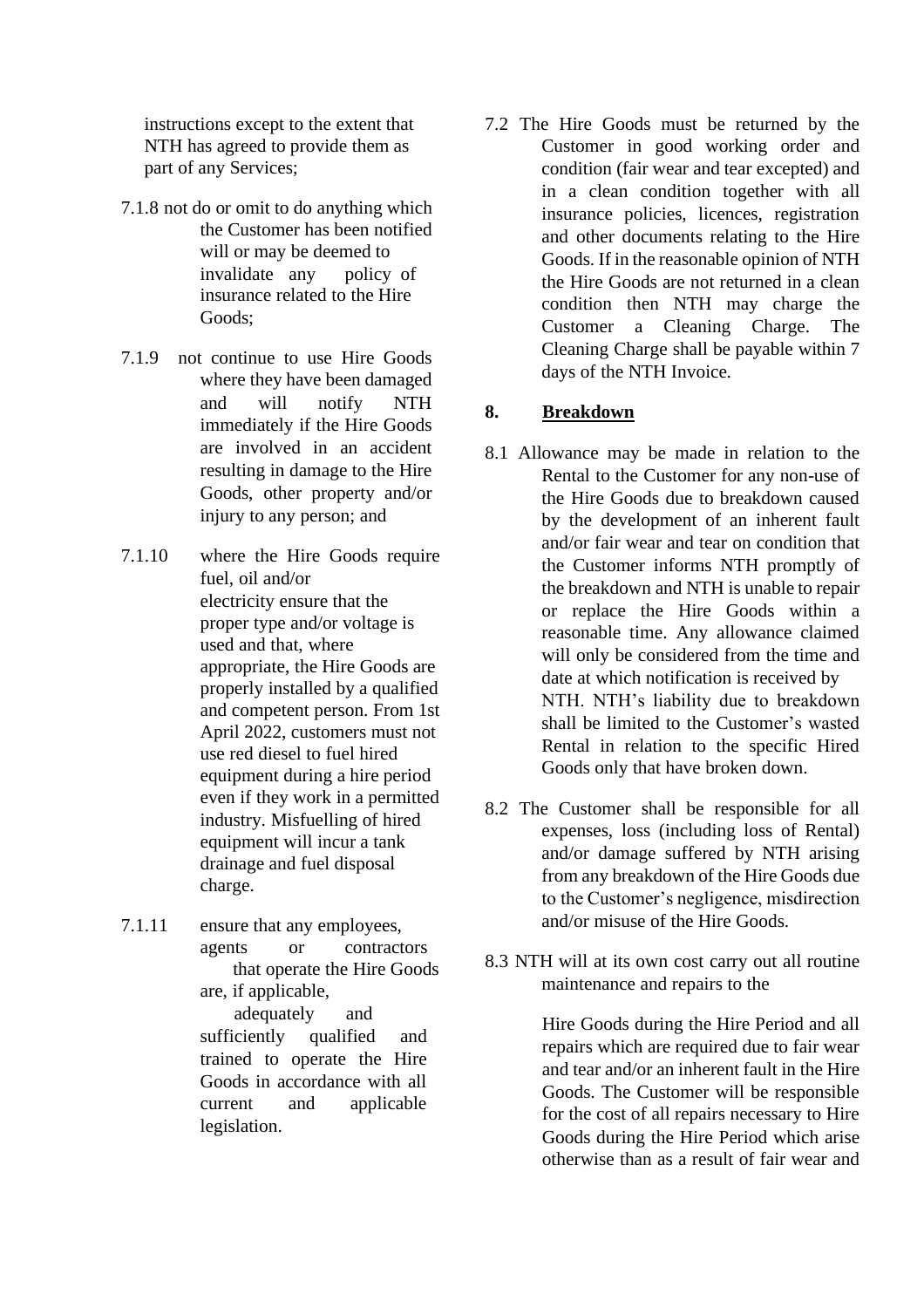tear, an inherent fault and/or the negligence of NTH while carrying out routine maintenance and/or repairs.

8.4 The Customer must not repair or attempt to repair the Hire Goods unless authorised to do so in writing by NTH.

### **9. Statutory Cancellation Right For Consumers**

- 9.1 The provisions of this clause 9 only apply to Customers who are a Consumer for the purpose of any hire or purchase from NTH.
- 9.2 Subject to clauses 9.4 and 9.5, in the case of all Contracts for Sale Goods the Customer shall, in accordance with its rights under the Consumer Contracts (Information, Cancellation and Additional Charges) Regulations 2013, have the right to cancel the Contract by emailing NTH at help@nationaltoolhire.ltd without incurring any charge or Liability within 14 days of the day following the date on which the Goods come into the physical possession of the Customer.
- 9.3 Where a Customer exercises its right to cancel under clause 9.2 and has made payments in advance for Goods and/or Services that have not been provided to it, then NTH will refund these amounts to the Customer:
	- 9.3.1 within 14 days of receipt of the Goods which have been returned by the Customer; or
	- 9.3.2 (if earlier) within 14 days after the day the Customer provides evidence that they have returned the Goods; or
	- 9.3.3 if no Goods have been provided by NTH, 14 days after the day on which NTH is informed of the Customer's

decision to cancel the Contract.

9.4 Where the Customer deals as a Consumer and requests in writing that NTH begins provision of the Services within the cancellation period set out in clause 9.2, then the Customer's right to cancel the Contract without incurring any charge or Liability will expire once NTH has completed the provision of the Services. If the Customer cancels the Contract once NTH has begun to provide the Services it shall be liable for all costs reasonably incurred by NTH in providing the

> Services up to the point NTH is informed of the Customer's decision to cancel the Contract.

- 9.5 Where the Contract is with a Consumer and:
	- 9.5.1 is for the supply of accommodation, transport of goods, vehicle rental services, catering or services related to leisure activities; and
	- 9.5.2 provides for a specific date or period of performance, the Consumer will not have a right to cancel the Contract without incurring any charge or Liability to NTH.
- 9.6 Where a Customer cancels the Contract under this clause 9, it shall return any Goods which NTH has provided to it at its own cost, unless otherwise expressly agreed in writing.

### **10. Termination by Notice**

10.1 If the Hire Period has a fixed duration, then subject to the provisions of clause 11 neither the Customer nor NTH shall be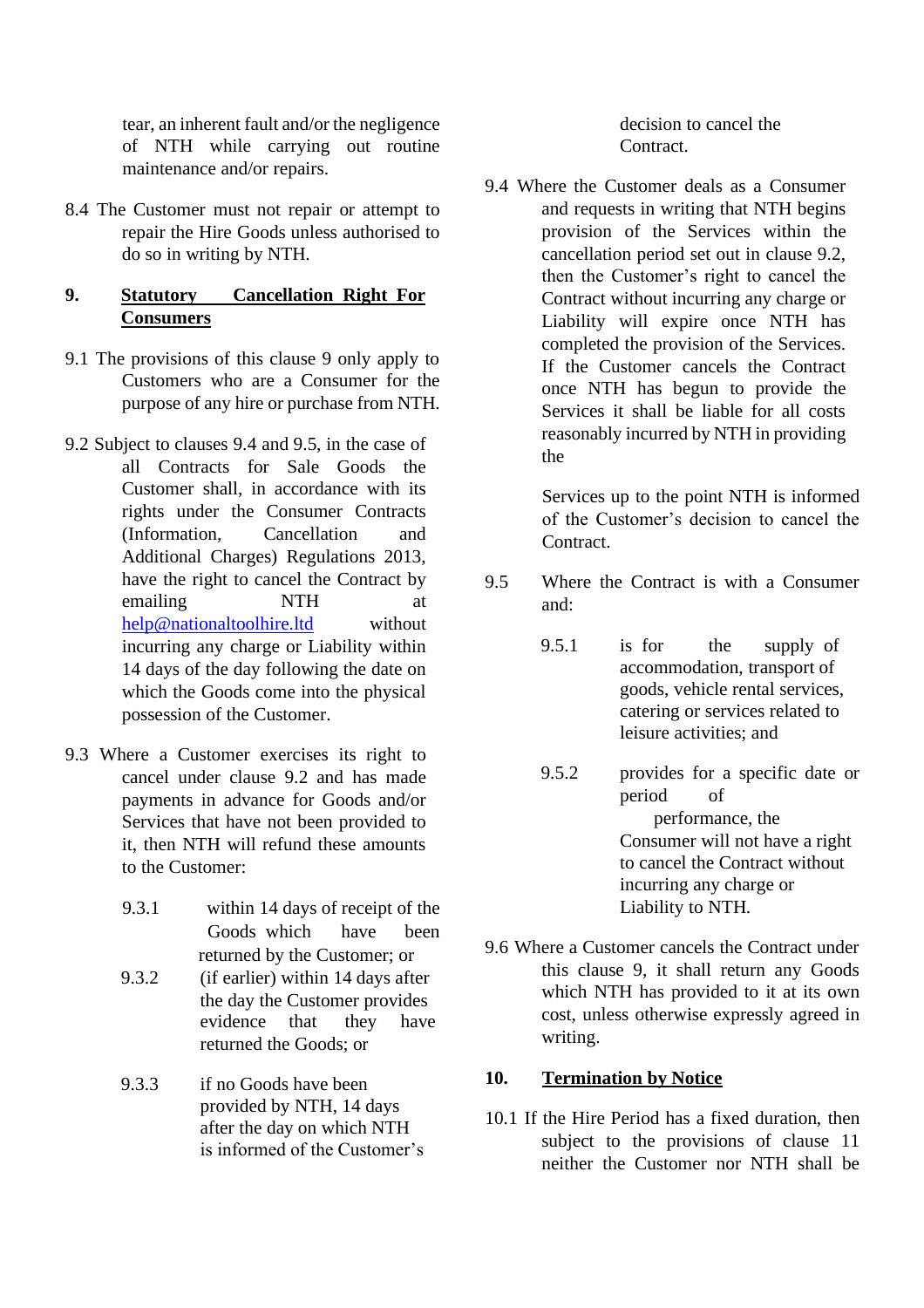entitled to terminate the Contract before the expiry of that fixed period unless agreed with the other party.

- 10.2 If the Hire Period does not have a fixed duration either of the Customer or NTH is entitled to terminate the Contract after commencement of the Hire Period upon giving to the other party at least one clear days' notice of termination (for example, if notice of termination is given on Monday then the Contract will terminate at midnight on Tuesday and any Rental would be due for the Monday and Tuesday but not the Wednesday).
- 10.3 The rights set out in this clause 11 are in addition to any rights the Customer may

have under clause 9 (and any other legal rights).

- 10.4 Payments made by the Customer for Sale Goods including consumables, fuel, damage waiver, insurance, deposit intended to cover a Hire Period which has been cancelled may be refunded to the Customer by NTH except where:
	- 10.4.1 NTH has paid to a third party an insurance premium;
	- 10.4.2 Specialist transport or permits costs for which NTH liable; or
	- 10.4.3 Any such Sale Goods are returned used or in the opinion of NTH are not in resaleable condition.

#### **11. Termination for Default**

- 11.1 If the Customer:-
	- 11.1.1 fails to make any payment to NTH when due;
- 11.1.2 breaches the terms of the Contract and, where the breach is capable of remedy, has not remedied the breach within 14

days of receiving notice requiring the breach to be remedied;

- 11.1.3 persistently breaches the terms of the Contract:
- 11.1.4 provides incomplete, materially inaccurate or misleading facts and/or information in connection with the Contract;
- 11.1.5 pledges, charges or creates any form of security over any Hire Goods or proposes to compound with its creditors, creates a trust deed for its creditors, applies for an interim moratorium in respect of claims and/or proceedings, any distress/diligence, execution or other legal process is levied on any property of the Customer, has a bankruptcy petition/petition for sequestration presented against it or the Customer takes or suffers any similar action in any jurisdiction;
	- 11.1.6 being a company, ceases or threatens to cease to carry on business, enters into voluntary or compulsory liquidation, has a receiver, administrator or administrative receiver or in the Republic

of Ireland an examiner appointed over all or any of its assets, any attachment order/arrestment is made against the Customer, any distress/diligence, execution or other legal process is levied on any property of the Customer or the Customer takes or suffers any similar action in any jurisdiction;

11.1.7 appears to NTH (acting reasonably) due to the

Customer's credit rating to be financially incapable of meeting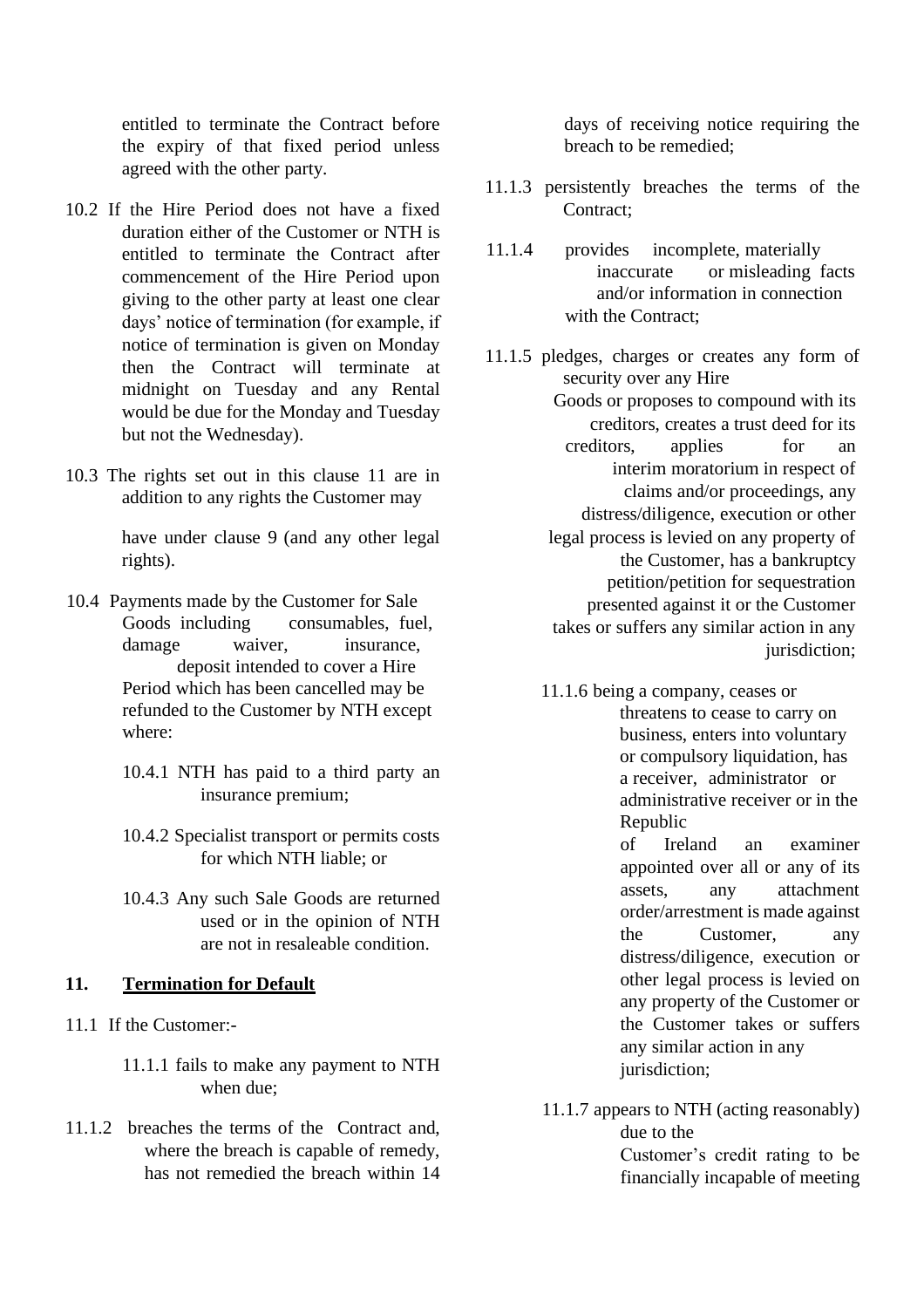its obligations under the Contract; and/or

- 11.1.8 appears to NTH (acting reasonably) to be about to suffer any of the above events; then NTH shall have the right, without prejudice to any other remedies, to exercise any or all of the rights set out in clause 11.2 below.
- 11.2 If any of the events set out in clause 11.1 above occurs in relation to the Customer then:-
	- 11.2.1 except where the Customer is acting as a Consumer NTH may enter, without prior notice,

any premises of the Customer (or premises of third parties with their consent) where Goods owned or hired by NTH may be and repossess and/or take possession of any Goods;

- 11.2.2 NTH may withhold the performance of any Services and cease any Services in progress under this and/or any other Contract with the Customer;
- 11.2.3 NTH may immediately cancel, terminate and/or suspend without Liability to the Customer the Contract and/or any other contract with the Customer; and/or
- 11.2.4 **\***all monies owed by the Customer to NTH shall immediately become due and payable.
- 11.3 Any repossession of the Goods shall not affect NTH's right to recover from the Customer any monies due under the

Contract and/or any damages in respect of any breach which occurred prior to repossession of the Goods.

- 11.4 Upon termination of the Contract the Customer shall immediately:
	- 11.4.1 return the Goods to NTH or, as requested by NTH, make the Goods available for collection by NTH or its authorised representatives (the Customer granting or procuring for NTH or its authorised representative the right to enter the site without trespass); and
	- 11.4.2 pay to NTH all arrears for Rentals, Charges for any Services, monies for

any Sale Goods and/or any other sums payable under the Contract including, but not limited to, the cost of returning the Goods.

- 11.5 The Customer, when also a **Consumer**, may end the Contract for a reason set out in clauses 11.5.1 to 11.5.5 below by notifying NTH when they wish the Contract to end and the reason why and NTH will then refund the Customer for any Goods or Hire Period which has not been provided where;
	- 11.5.1 NTH has told the Customer about an upcoming change to the Goods and/or Services or this Contract which the Customer does not agree to;
	- 11.5.2 NTH have told the Customer about an error in the price or description of the Goods and/or Services that the Customer has ordered and the Customer does not wish to proceed;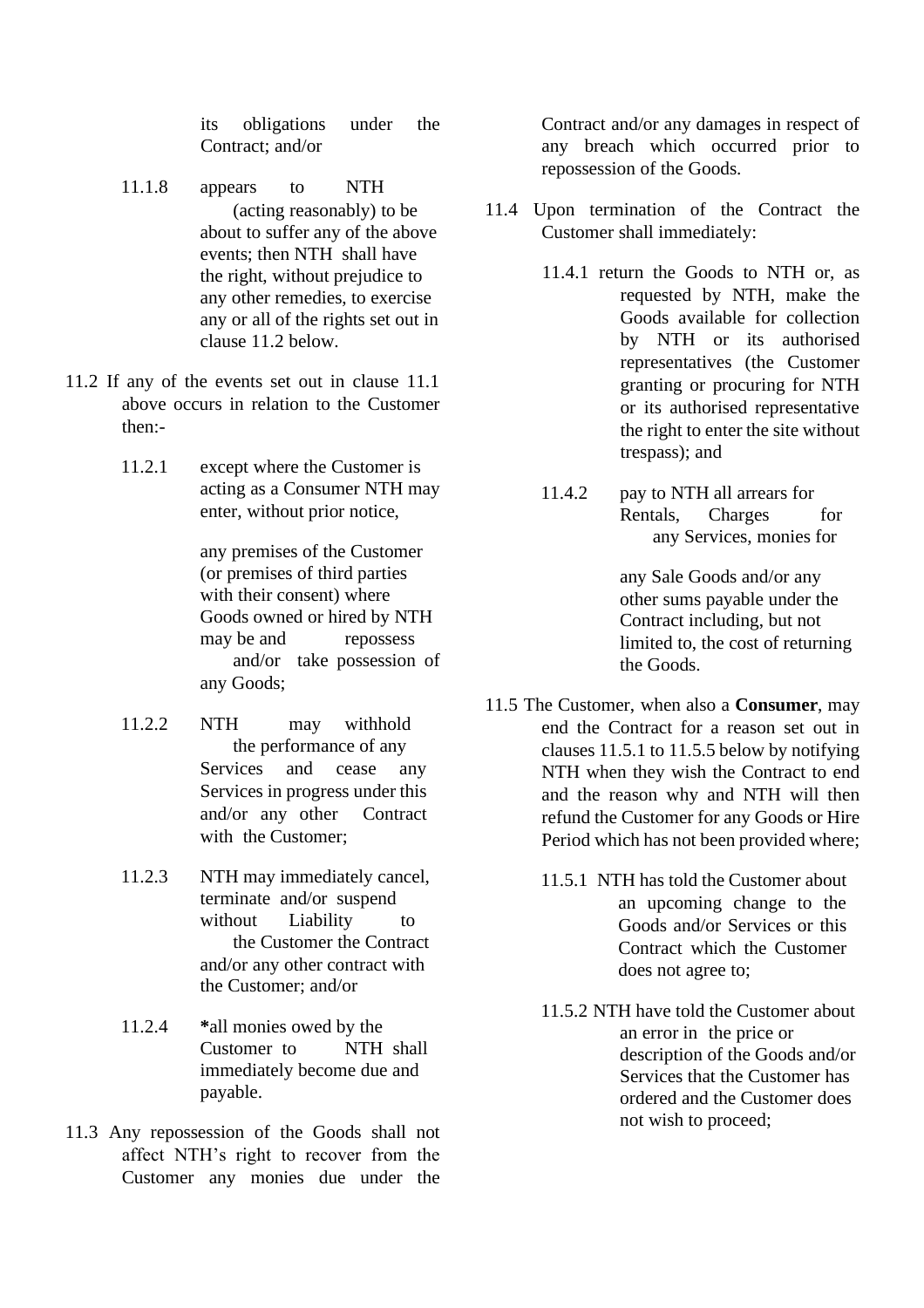- 11.5.3 there is a risk that supply of the Goods and/or Services may be significantly delayed because of events outside the Customer's control;
- 11.5.4 NTH has suspended supply of Goods and/or Services for technical reasons, or notified the Customer it is going to suspend the supply of Goods and/or Services for technical reasons in each case for a period of more than 3 days; or
- 11.5.5 the Customer has a legal right to end the Contract because of a breach of Contract by NTH.

#### **12. Limitation of Liability for Loss or Damage Suffered by Customer (Not a**

#### **Consumer)**

- 12.1 All warranties, representations, terms, conditions and duties implied by law relating to fitness, quality and/or adequacy are excluded to the fullest extent permitted by law.
- 12.2 If NTH is found to be liable in respect of any loss or damage to the Customer's property the extent of NTH's Liability

will be limited to the retail cost of replacement of the damaged property.

12.3 Any defective Goods must be returned to

NTH's suppler for inspection if requested by NTH before NTH will have any Liability for defective Goods.

12.4 NTH shall have no Liability to the Customer if, without just cause, any monies due in respect of the Goods and/or the Services have not been paid in full by the due date for payment.

- 12.5 NTH shall have no Liability for additional damage, loss, liability, claims, costs or expenses caused or contributed to by the Customer's continued use of defective Goods and/or Services after a defect has become apparent or suspected or should reasonably have become apparent to the Customer.
- 12.6 The Customer shall give NTH a reasonable opportunity to remedy any matter for which NTH is liable before the Customer incurs any costs and/or expenses in remedying the matter itself. If the Customer does not do so NTH shall have no Liability to the Customer.
- 12.7 NTH shall have no Liability to the Customer to the extent that the Customer is covered by any policy of insurance arranged as a result of the Contract and the Customer shall ensure that the Customer's insurers waive any and all rights of subrogation they may have against NTH.
- 12.8 NTH shall have no Liability to the Customer for any of the following losses (whether direct or indirect):-

12.8.1 consequential losses;

- 12.8.2 economic and/or other similar losses;
- 12.8.3 business interruption, loss of business, contracts and/or opportunity including loss of profits and/or damage to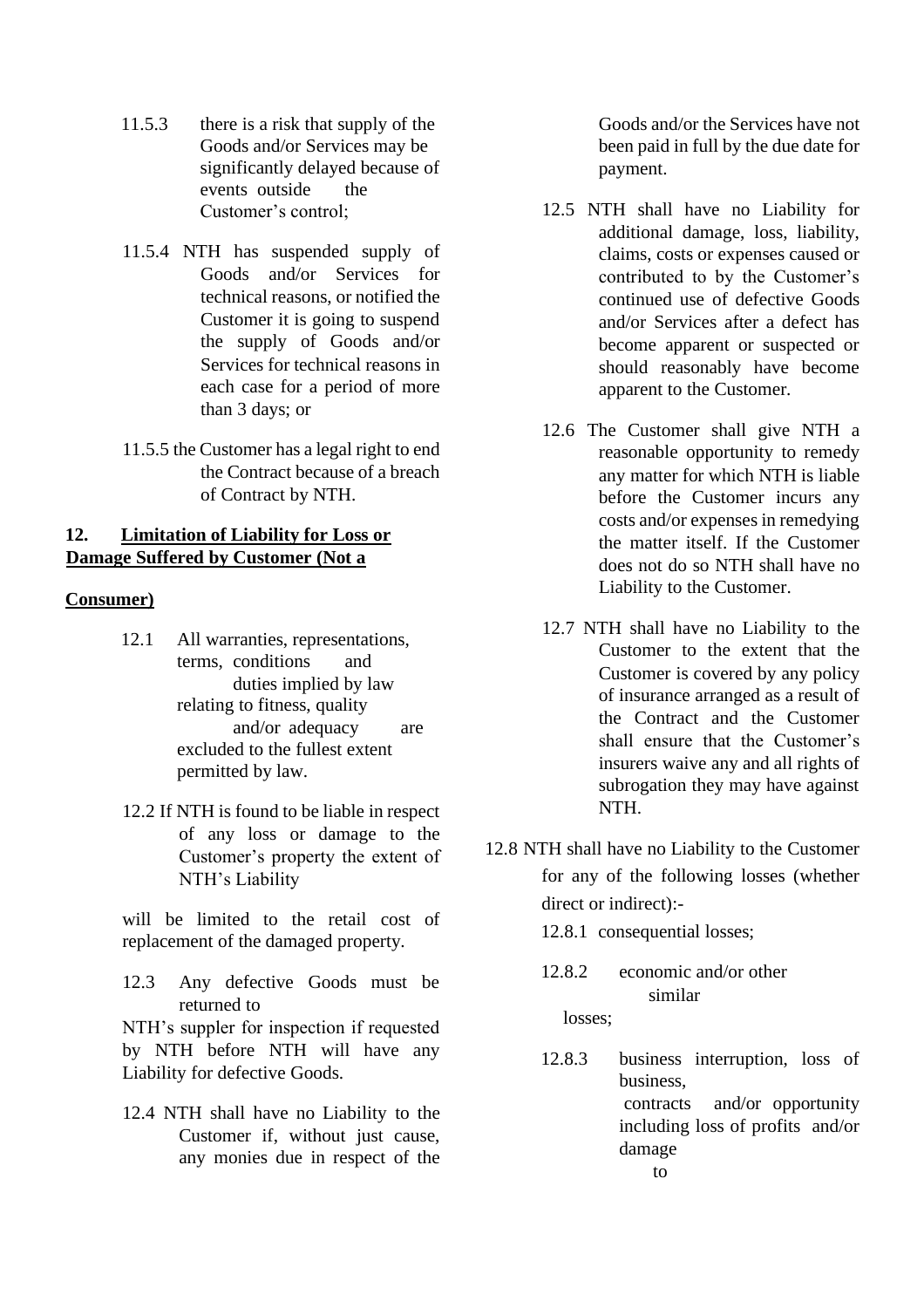goodwill;

- 12.8.4 aborted costs or loss from the hiring by the Customer of any tradesperson or contractor; and/or
- 12.8.5 special damages and indirect losses however so arising.
- 12.9 NTH's total Liability to the Customer under and/or arising in relation to any Contract shall not exceed 2 times the charges paid by the Customer under the Contract.
- 12.10 Each of the limitations and/or exclusions in this Contract shall be deemed to be repeated and apply as a separate provision for each of:
- 12.10.1 Liability for breach of contract;
	- 12.10.2 Liability in tort/delict (including negligence); and
	- 12.10.3 Liability for breach of statutory and/or common law duty; except clause 12.9 above which shall apply once only in respect of all the said types of Liability.
	- 12.11 Nothing in this Contract shall exclude or limit the Liability of NTH for fraud, death or personal injury due to NTH's negligence, nor exclude or limit any other type of Liability which it is not permitted to exclude or limit as a matter of law.

### **13. NTH's Responsibility for Loss or Damage Suffered by Customer who is a**

#### **Consumer**

- 13.1 In the event NTH fail to comply with this Contract, NTH are responsible for loss or damage the Customer suffers that is a foreseeable result of NTH's breaching this Contract or NTH's failure to use reasonable care and skill but NTH is not responsible for any loss or damage that is not foreseeable. Loss or damage is foreseeable if either it is obvious that it will happen or if, at the time the Contract was made, both NTH and the Customer knew it might happen, for example, if the Customer discussed it with NTH during the sale process.
- 13.2 NTH does not exclude or limit in any way its liability to the Customer where it would be unlawful to do so including liability for death or personal injury caused by its negligence or the negligence of its employees, agents or subcontractors; for fraud or fraudulent misinterpretation; for breach of your legal rights in relation to the Goods including the right to receive Goods which are: as described and match information NTH provided to the Customer and any sample or model seen or examined by the Customer; of satisfactory quality; fit for any particular purpose made known to NTH: for Services supplied with reasonable skill and care.
- 13.3 NTH are not liable for business losses. NTH only supply the Goods and/or Services to the Customer for domestic and private use. If you use the Goods and/or Services for any commercial, business or re-sale purpose NTH will have no liability to you for any loss of profit, loss of business, business interruptions, or loss of business opportunity.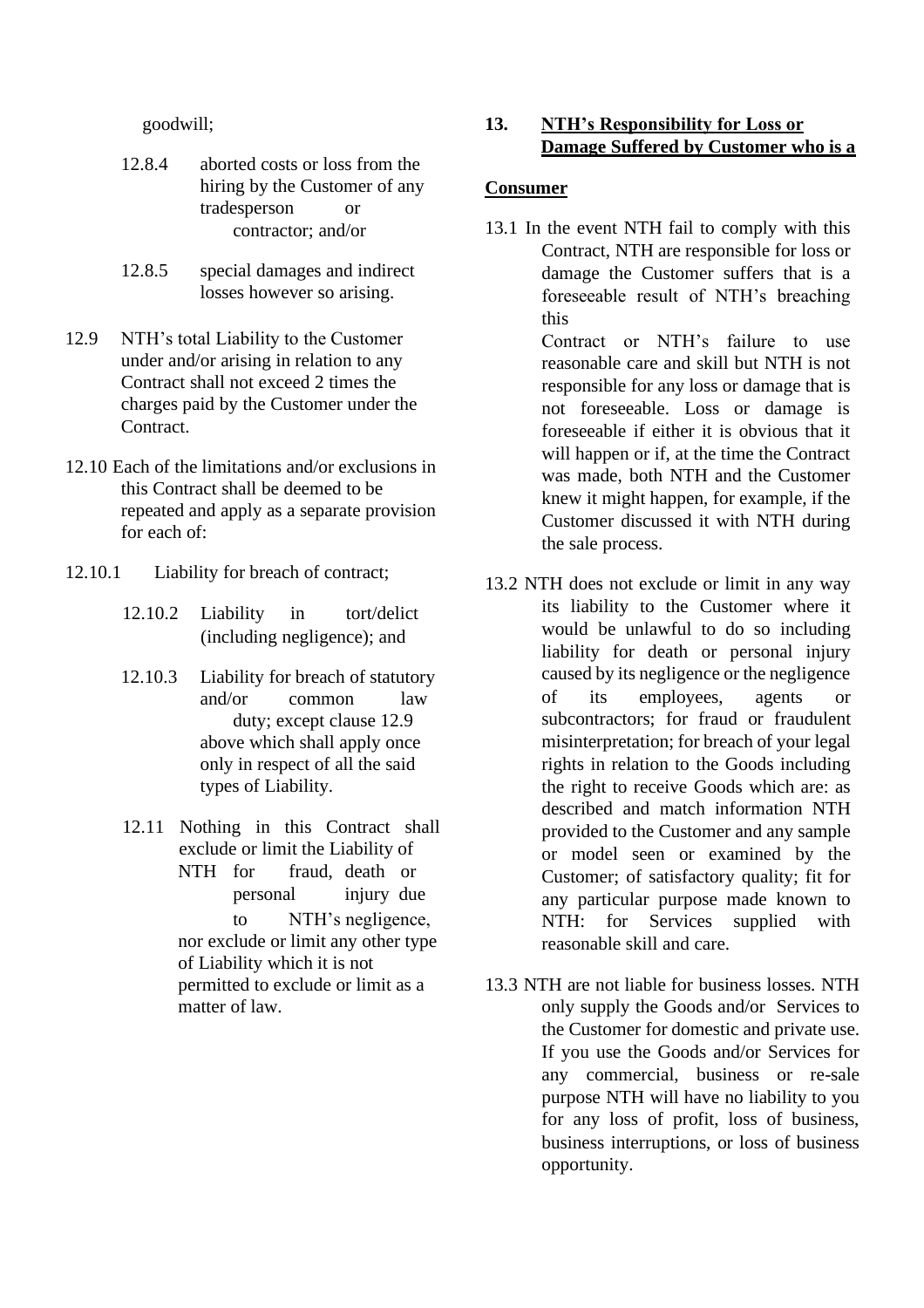- 13.4 Any defective Goods must be returned promptly to NTH's supplier for inspection if requested by NTH before NTH can incur any liability for defective Goods.
- 13.5 The customer shall give NTH a reasonable opportunity to remedy any matter for which NTH may be liable before the Customer incurs any cost and/or expenses in remedying the matter itself. If the Customer does not do so NTH shall have

no Liability to the Customer relating to that matter.

- 13.6 If NTH are found to be liable in respect of loss or damage to the Customer's property the extent of NTH's Liability will be limited to the cost of making good any damage to the Customer's property.
- 13.7 Subject to clause 13.2, NTH shall not be liable for any distress or inconvenience caused to the Customer or for any aborted costs or loss arising from engagement by the Customer of any tradesperson or contractor.

#### **14. Data Protection**

14.1 NTH will only use personal information of the Customer as set out in NTH's privacy information available on the internet at

www.nationaltoolhireshops.co.uk/privacy -policy.

## **15. GENERAL**

15.1 Any provision of this agreement that expressly or by implication is intended to come into or continue in force on or after termination or expiry of a Contract including clauses 4.1, 4.2, 4.3, 4.4, 4.5, 7, 8, 9.1, 9.3, 12, 13 and 15.5 shall continue in full force and effect. Termination or expiry of a Contract shall not affect any rights, remedies, obligations or liabilities of the parties that have accrued up to the date of termination or expiry, including the right to claim damages in respect of any breach of the Contract which existed at or before the date of termination or expiry.

- 15.2 Each hire of an item of Hire Goods shall form a distinct Contract which shall be separate to any other Contract relating to other Hire Goods.
- 15.3 The Customer shall be liable for the acts and/or omissions of its employees, agents, servants and/or subcontractors as though

they were its own acts and/or omissions under this Contract.

- 15.4 When dealing as a Consumer, if the Customer has any questions or complaints it may contact NTH by telephoning its customer service team on 0151 214 3175 or by e-mail it at hiredesk@nationaltoolhire.ltd.
- 15.5 **\***The Customer agrees to indemnify and keep indemnified NTH against any and all losses, lost profits, damages, claims, costs (including legal costs on a full indemnity basis), actions and any other losses and/or liabilities suffered by NTH and arising from or due to any breach of contract, any tortious/delictual act and/or omission and/or any breach of statutory duty by the Customer.
- 15.6 In the event NTH do not insist immediately that the Customer does anything it is required to do so under the Contract, or if NTH delays in taking steps against NTH in respect of the Customer's breaching this Contract, that will not mean that the Customer does not have to do those things, and it will not prevent NTH taking steps against the Customer at a later date.
- 15.7 If any provision is held by any competent authority to be unenforceable in whole or in part the validity of the other provisions of this Contract and the remainder of the